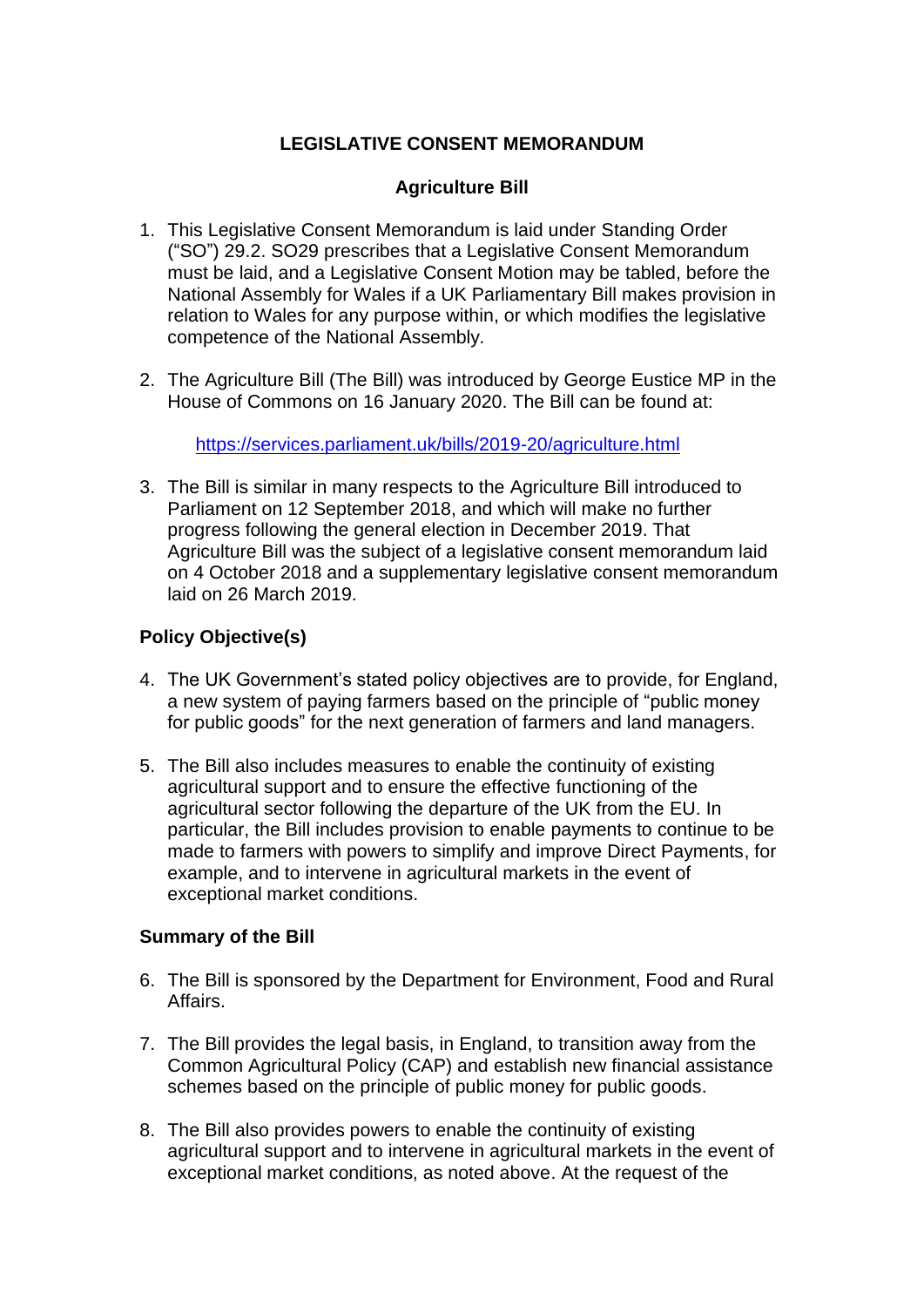Welsh Government, these powers will be available to the Welsh Ministers in relation to Wales.

9. The Bill also includes provisions on the collection and sharing of data; marketing standards and carcass classification; organic products; fair dealing and producer organisations; matters relating to farming and the countryside, including red meat levy redistribution and agricultural tenancy reforms; a requirement for the Secretary of State to report to the UK Parliament on food security; and regulation-making powers for the Secretary of State to secure the UK's compliance with WTO Agreement on Agriculture.

## **Provisions in the Bill for which consent is required**

10.Consent is required for the following provisions of the Bill because they make provision with regard to devolved matters.

# Clause 17: Duty to report to Parliament on UK food security

- 11.This clause places a duty on the Secretary of State to report to Parliament at least once every five years on data relevant to UK food security. The clause includes five factors which are considered as a policy matter to cover the main aspects that inform the UKs food security.
- 12.It is the Welsh Government's view this clause requires consent because it makes provision with regard to a range of devolved matters insofar as is applies to Wales, including food, food production and availability, food safety and agriculture.

## Clause 27: Fair dealing obligations of business purchasers of agricultural products

- 13.This clause is intended to counteract unfair trading practices, and to prevent market abuse by larger players in the market exploiting those in relatively weak market positions. The effect is to confer on the Secretary of State a power by regulations to impose obligations on business purchasers of agricultural products in relation to contracts they make for the purchase of such products from qualifying sellers, including mandatory terms.
- 14.Subsection (1) empowers the Secretary of State to make regulations, including enforcement, imposing obligations on operators who buy agricultural products in the course of a business ("business purchasers") from "qualifying sellers" (defined in subsection (3)).
- 15. Subsections  $(3) (5)$  set out definitions for the purposes of the section. A "business purchaser" is defined at subsection (3)(a) as set out above, as a person who purchases an agricultural product in the course of business which includes the purchase of products of that kind. A "qualifying seller" is defined at subsection (3)(b). This includes a person carrying on an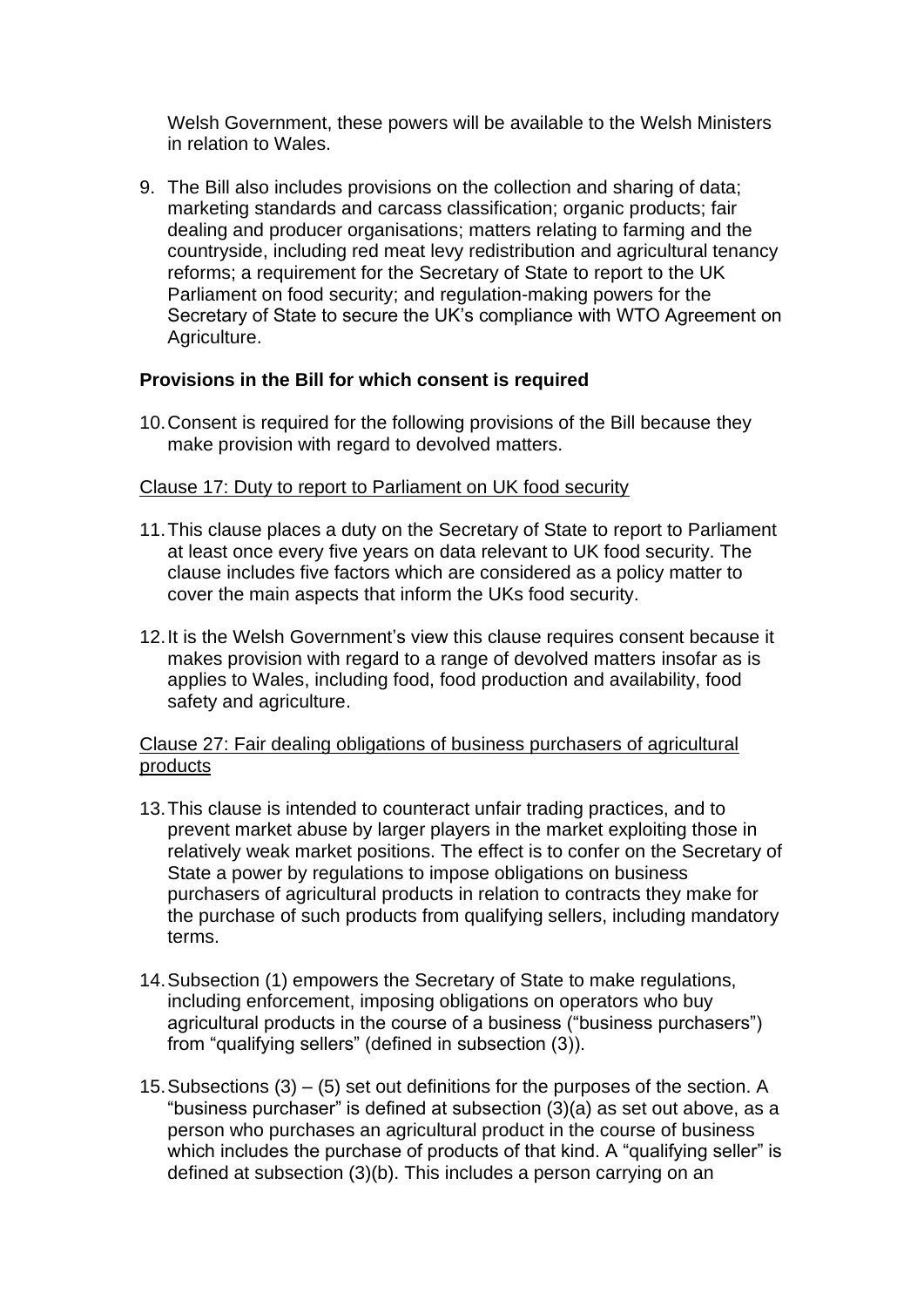agricultural activity for the production, or in connection with the production, of the product.

- 16.The other categories of "qualifying seller" are producer organisations and associations of producer organisations, recognised under clause 28 of the Bill, and produce aggregators, insofar as they are not themselves producer organisations or associations of producer organisations. Produce aggregators are further defined at subsections (4) and (5).
- 17.Subsection (6) sets out examples of the kinds of obligations that may be imposed on business purchasers under the clause. This includes obligations to use a written contract (subsection (6)(a)); to include, or not include, a term in the contract dealing with a particular matter (subsection  $(6)(b)$ ; to include terms that make specific provision (subsection  $(6)(c)(i)$ ); and to comply with a set of principles and practices that promote fair dealing (subsection  $(6)(c)(ii)$ ). These are examples and the list is not exhaustive.
- 18.Subsection (7) provides examples of the types of matters that could be specified under subsection (6)(b) and (c).
- 19.Subsection (8) outlines the enforcement provisions which may be made under subsection (1)(b), such as investigating complaints and creating a robust appeals process.
- 20.Subsection (9) provides the Secretary of State with powers to delegate authority to another person.
- 21.It is the Welsh Government's view that this clause requires consent because its purpose and effect are confined to the agricultural sector and it makes provision with regard to devolved matters insofar as it applies to Wales, including agriculture, and agricultural productivity and sustainability.

#### Clause 31: Fertilisers

22.This clause is intended to amend and significantly expand the scope of existing powers to make provision by regulations to regulate, in the public interest, the composition or content of fertilisers and of material intended for the feeding of animals. Those provisions apply across the UK and include powers to control the import, export, sale or use of fertilisers and to regulate the marketing, labelling and packaging of fertilisers. The amended powers will, in particular, confer new powers for the purposes of assessing, monitoring or enforcing compliance with regulations made under section 74(A)(1) of the Agriculture Act 1970 or otherwise mitigating risks to human, animal or plant health or the environment presented by fertilisers.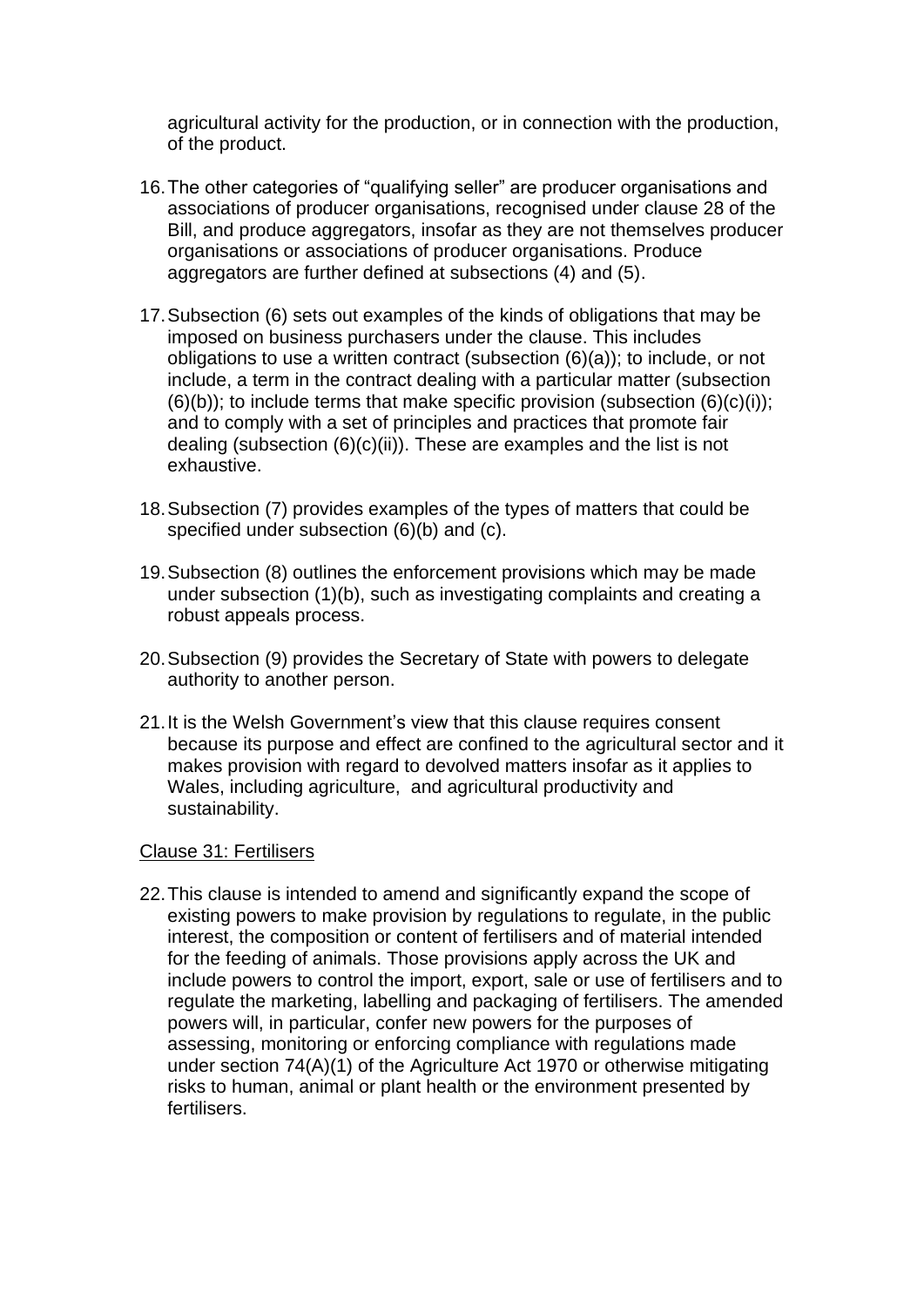- 23.Clause 31(2) amends the definition of a fertiliser under section 66 of the Agriculture Act 1970 to enable a broader range of materials to be regulated as a fertiliser in the UK.
- 24. Clause 31(3) amends section 74A of the Agriculture Act 1970 to enable the regulation of fertilisers on the basis of their function (as well as their composition or content, as is currently the case). This will allow different requirements to be set, for example, for biostimulants, soil improvers and traditional mineral fertilisers to ensure the safety and quality of the various types of products marketed as a fertiliser in the UK.
- 25.Clause 31(4) amends section 74A of the Agriculture Act 1970 and allows for regulations made by the Welsh Ministers in relation to Wales (and the Secretary of State, Scottish Ministers and a Northern Ireland Department in respect of other parts of the UK) to set out an assessment, monitoring and enforcement regime for ensuring the compliance of fertilisers with composition, content and function requirements and for mitigating other risks to human, animal or plant health or the environment presented by fertilisers.
- 26.New subsection (1A) inserted into section 74A of the Agriculture Act 1970 will enable regulations to put in place the infrastructure for conformity assessment procedures to be carried out on fertilisers and to confer market surveillance functions on a public authority. It will also enable requirements to be placed on manufacturers and others involved in the supply of fertilisers to keep and, where required, provide information relating to fertilisers to the market surveillance authority for traceability purposes and to assist the authority in its role.
- 27.New subsection (1B) sets out the matters relating to the conformity assessment process for fertilisers which may be provided for in regulations. These include recognition of a person or organisations to undertake assessments, the creation of an appeals system, charging regime or framework, and recognition and registration processes.
- 28.New subsection (1C) sets out enforcement powers which may be conferred on a public authority with market surveillance functions, including powers to undertake further assessment of fertilisers, to prohibit the sale of certain fertilisers, to impose monetary penalties on those who breach regulations, and conferring powers to enter and inspect, take samples or seize and destroy materials.
- 29.New subsection (1D) provides that fertiliser regulations must not impose or confer a power or duty requiring or authorising the disclosure or use of information that would contravene certain data protection legislation.
- 30.New subsection (1E) provides a power to make regulations that amend or repeal Regulation (EC) No. 2003/2003 relating to fertilisers and other retained direct EU legislation relating to fertilisers.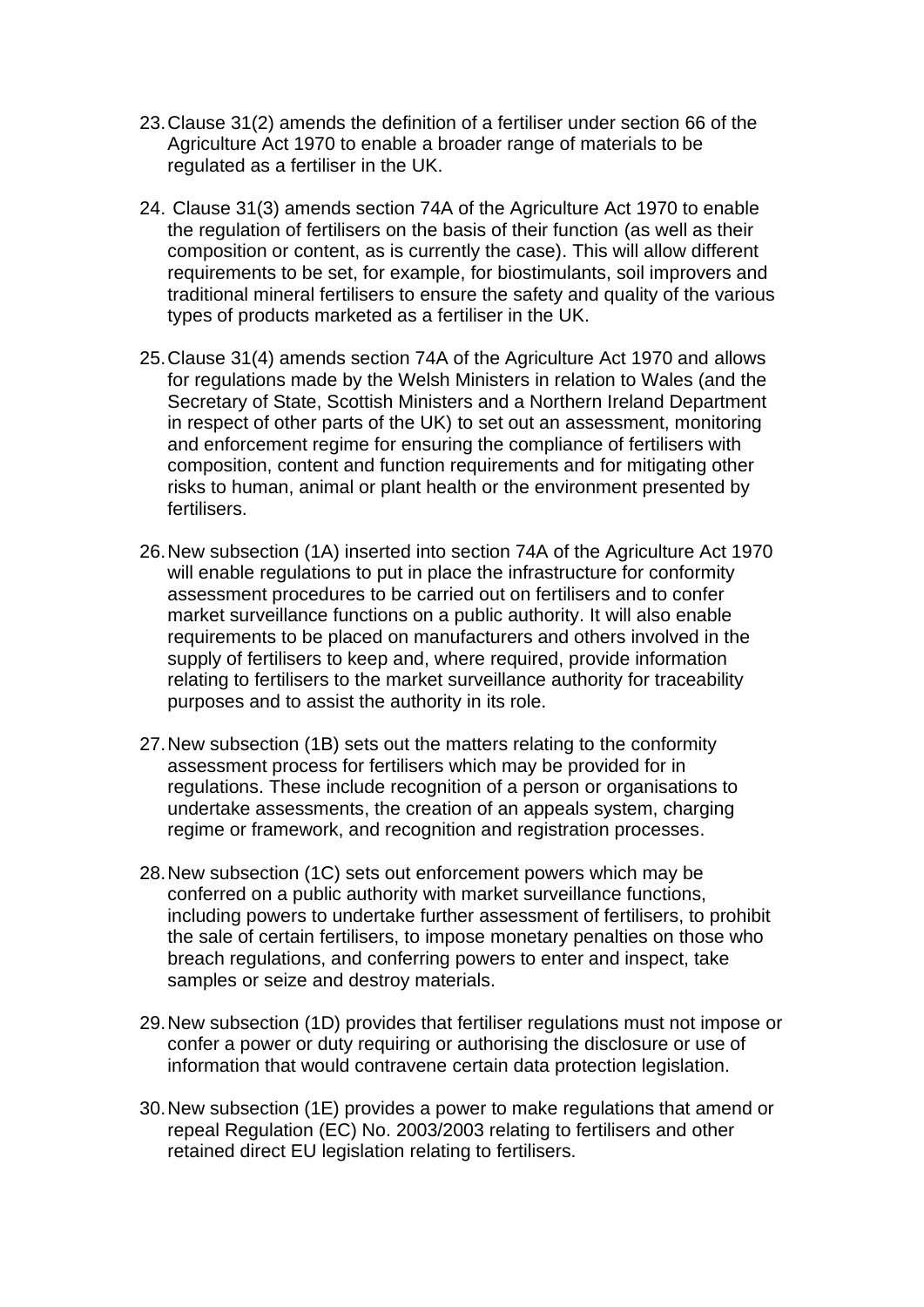- 31.Clause 31(5) amends section 84 of the Agriculture Act 1970. It provides that the first regulations made by the Welsh Ministers, the Secretary of State, the Scottish Ministers and a Northern Ireland department under section 74A(1A) to (1E) of the Agriculture Act 1970 are subject to the affirmative resolution procedure. Subsequent regulations made by the Welsh Ministers, Secretary of State, the Scottish Ministers and a Northern Ireland department under section 74A(1A)(b) (conferring on a public authority functions relating to market surveillance and regulation) or (1E)(a)(i) or (ii) (amending and repealing retained EU law relating to fertilisers) are also subject to the affirmative resolution procedure.
- 32.It is the Welsh Government's view that this clause requires consent because it makes provision with regard to a range of devolved matters insofar as it applies to Wales, including agriculture, the protection of human health, animal welfare and protection of the environment.

#### Clause 32: Identification and traceability of animals

- 33.Clause 32 amends the Natural Environment and Rural Communities Act 2006 (the "NERC Act 2006") so as to insert a new section 89A in respect of the identification and traceability of animals.
- 34.Clause 32(1) inserts a new section 89A into the NERC Act 2006. This sets out that the Secretary of State may make or have made an Order establishing a body, and provides that certain functions may be assigned to that body. These may include functions that are exercisable in relation to England, Wales, Northern Ireland or Scotland, and relate to collecting, managing and making available information regarding the identification, movement or health of animals, or the means of identifying animals. We understand the intention behind the provision is to approve the format of identification tags, and issue individual identification numbers to animals.
- 35.Clause 32(1) includes section 89A(2) which provides that when assigning functions to the body, the disclosure or use of information in contravention of data protection legislation is not permitted.
- 36.New section 89A(3) clarifies that "animals" has the same meaning as it has for the purposes of section 8 of the Animal Health Act 1981 (the "AHA 1981"). This ensures that the functions assigned to the body by the Secretary of State can be exercised in relation to animals that otherwise might not be covered, such as domestic pigs or equines, as the powers under the NERC Act 2006 are linked to agriculture.
- 37.It is the Welsh Government's view that clause 32(1) requires consent because it makes provision with regard to a range of devolved matters in so far as it applies to Wales, including agriculture, animal health and animal welfare.
- 38.Clause 32(2) amends the AHA 1981 such that in England the term "marking of animals" is replaced by "means of identifying animals", and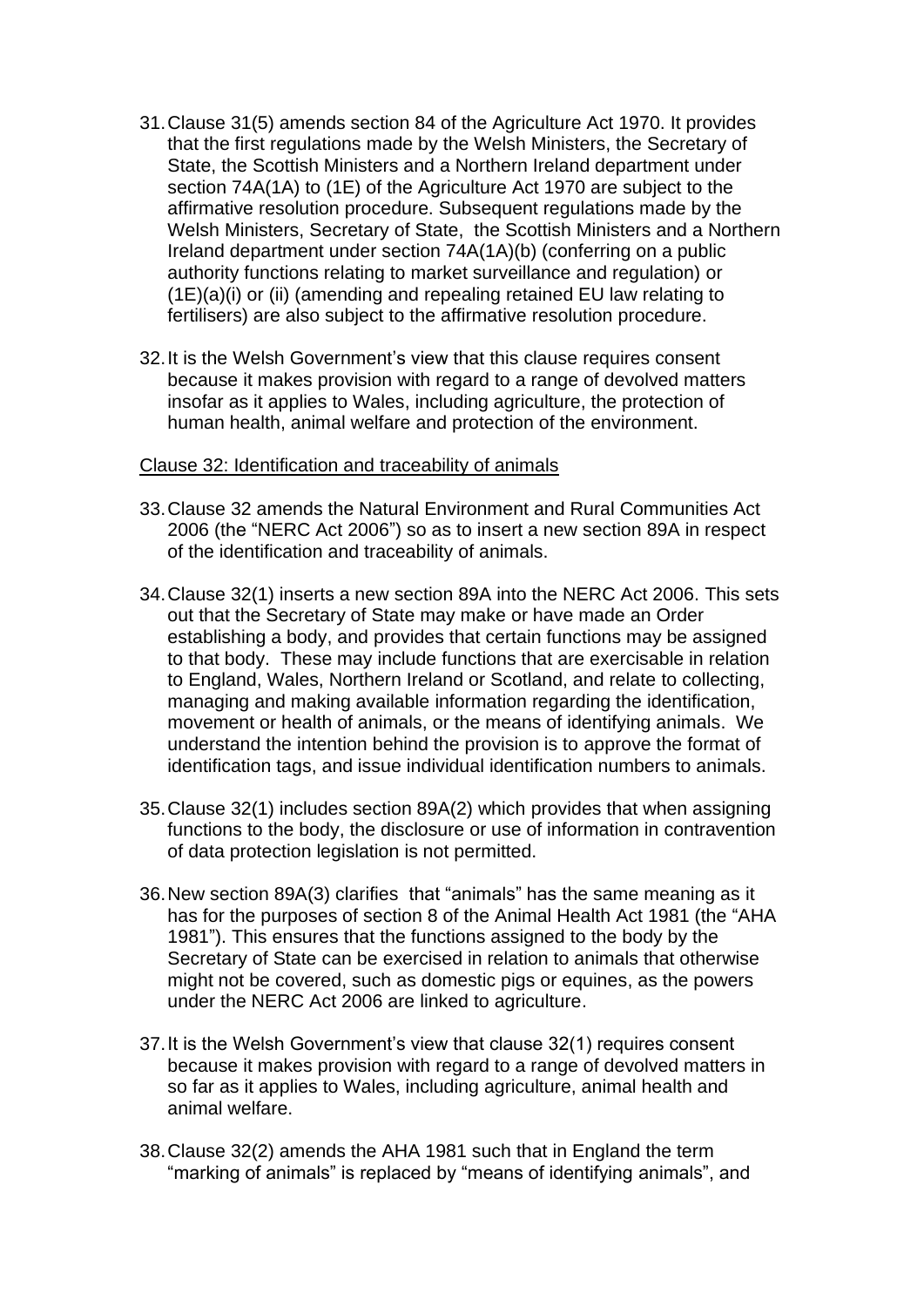that provision made under subsection (1) of the AHA 1981 may bind the Crown. The provision extends to England, Wales and Scotland but the substantive amendment applies in relation to England and does not make provision in relation to devolved matters.

39.Clause 32(3) and (4) makes provision in relation to England and does not make provision with regard to devolved matters.

#### Clause 33: Red Meat Levy: payments between levy bodies in Great Britain

- 40.The Great Britain red meat levy boards (Agriculture and Horticulture Development Board (AHDB), Quality Meat Scotland, and Hybu Cig Cymru) each separately impose levies on red meat producers and processors in England, Scotland and Wales, respectively. Those levies can only be imposed to enable each body to meet its expenses in supporting the red meat industry in the country in which the levy is raised. Levies are therefore based on the geographical location of abattoirs rather than the origin of the livestock and do not take into account the trading patterns that exist across GB borders. As a result, the levy paid by producers who are operating in one part of Britain may be used to fund promotional and developmental activities in another.
- 41.Clause 33 enables Ministers to establish a scheme that requires agricultural boards within Great Britain to redistribute levy between themselves. It is intended that this will enable those who invest in breeding and rearing livestock to benefit from the levy collected in relation to their livestock, even if the levy is collected by a slaughter house in another jurisdiction.
- 42.It is the Welsh Government's view that this clause requires consent because it makes provision with regard to devolved matters insofar as it applies in relation to Wales, notably agriculture.

#### Clauses 36 and 37: organic products

- 43.These clauses are intended to regulate the organic sector. In particular, the clauses confer regulation making powers in respect of the certification of organic products and import and export controls. Regulations can be made by the Secretary of State in any case (clause 37(1)(a)). The Welsh Ministers may make regulations "if and to the extent that provision made by the regulations would be within the legislative competence of the National Assembly for Wales if contained in an Act of that Assembly (ignoring any requirement for the consent of any person)" (clause  $37(1)(c)$ .
- 44.Clause 36(1) to (4) deals with the certification of organic products, activities relating to organic products and persons carrying out such activities. Provision is made for regulations to be made dealing with matters relating to certification, including the sale and marketing of organic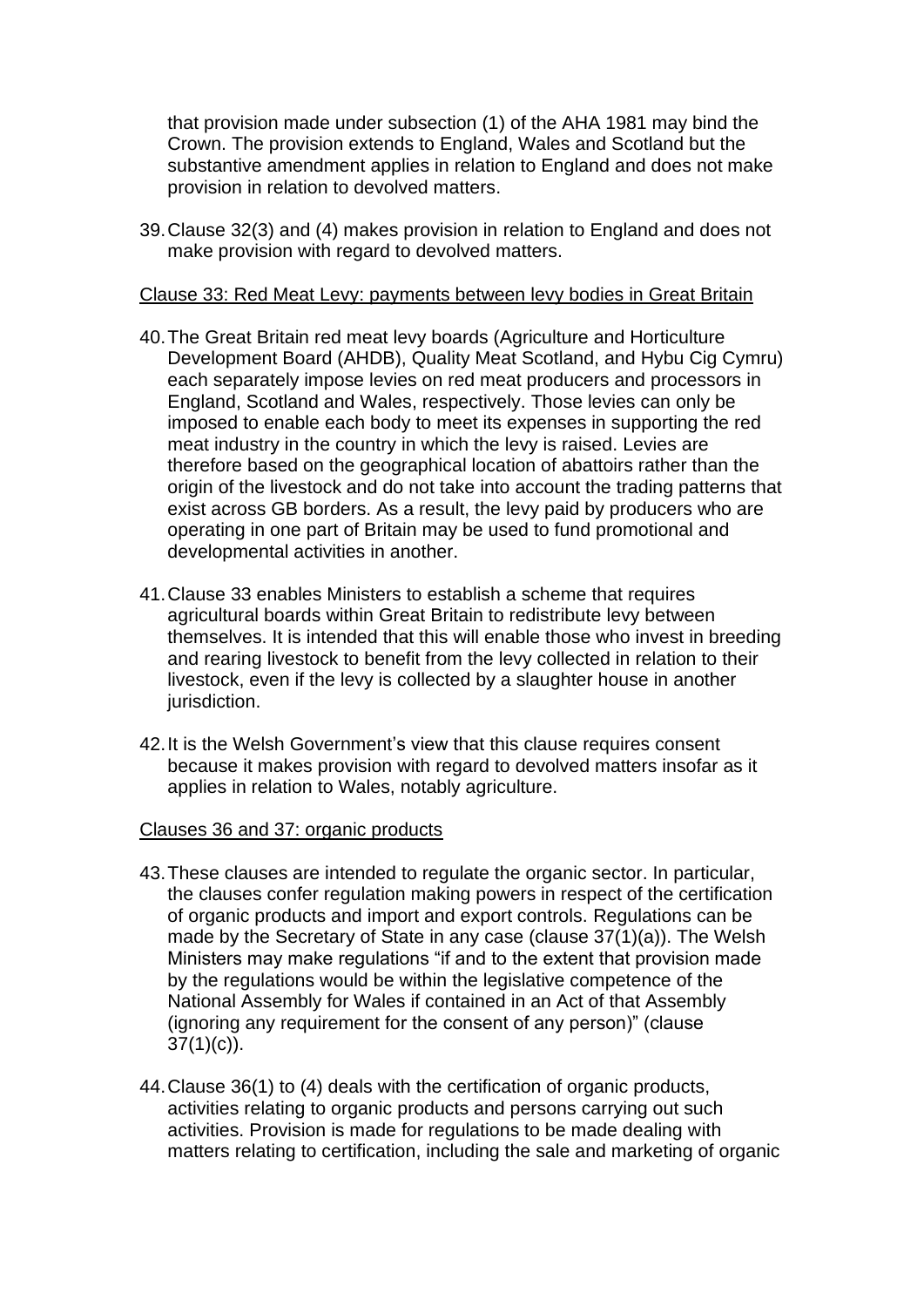products; the objectives and principles of organic production; and the labelling of organic products.

- 45.Sub-clause (2) deals with matters relating to the certification process, including the application, issue and suspension of certificates, and the sale and marketing of organic products. Sub-clause (3) sets out (without limitation) the objectives, principles and standards of organic production that regulations about certification may cover. Sub-clause (4) confers powers by regulations to make provision about the labelling, marketing and sale of certified organic products.
- 46.Sub-clauses (5) to (7) confer power to make provision by regulations in respect of the import and export of organic products from the United Kingdom.
- 47.It is the Welsh Government's view that these clauses require consent because they make provision with regard to devolved matters (insofar as they apply to Wales), in particular agriculture, agricultural products and food.

#### Clauses 40 to 42: WTO Agreement on Agriculture

- 48.Clauses 40 to 42 provide the Secretary of State with the powers to ensure the UK's compliance with its obligations under the World Trade Organisation ("WTO") Agreement on Agriculture.
- 49.The "Agreement on Agriculture" is an international treaty that sets out a number of general rules and commitments on agricultural trade practices as agreed by WTO members. These measures fall under three pillars; disciplines on domestic support, market access and export subsidies. The EU is a WTO member and the UK is also a member of the WTO in its own right; as such they are both signatories to the Agreement on Agriculture and after EU exit the UK continues to be subject to any commitments and obligations under the Agreement on Agriculture. The UK Government will be responsible for ensuring that all UK policies on domestic support in relation to agriculture are WTO compliant.
- 50.The domestic support provisions relate to various forms of (direct and indirect) government financial support given to producers of certain agricultural products (as defined in Part I of the Agreement on Agriculture). Payments made to agricultural producers during the agricultural transition and through any future domestic support schemes will need to comply with the Agreement on Agriculture.
- 51.This clause intends to ensure that all support schemes are properly classified (as amber, green or blue box), and if they fall into the amber box, that they do not cause the UK to breach its Aggregate Measurement of Support commitment. This clause also intends to ensure that the UK is able to meet its obligations to make notifications required under the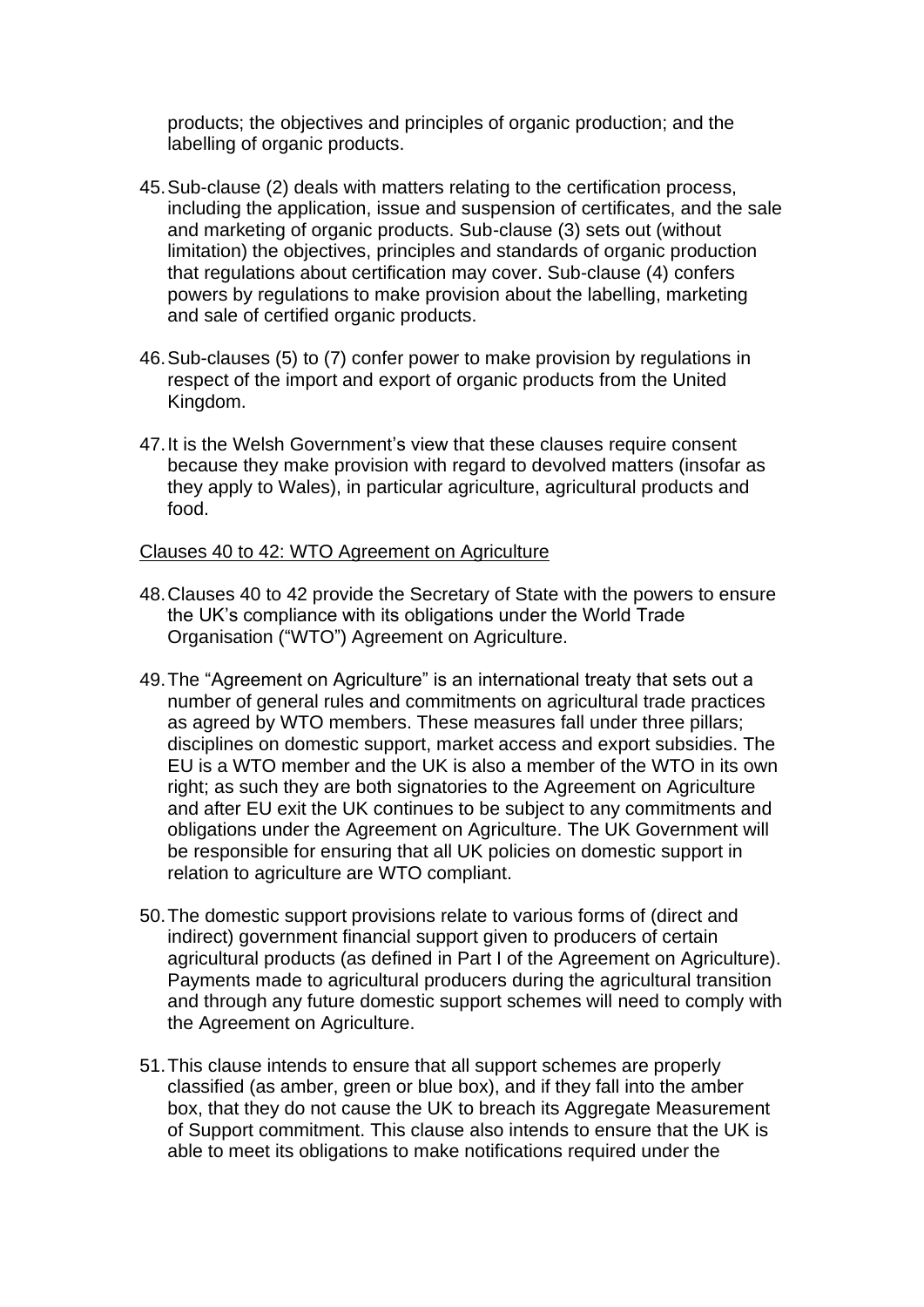Agreement on Agriculture and respond to any challenges from other WTO members.

- 52.Clause 40(2) links the three clauses (40, 41 and 42) which give the Secretary of State power to make regulations for securing compliance with obligations of the United Kingdom under the Agreement on Agriculture (the "purpose" specified in section 40(1)).
- 53.WTO agreements permit some forms of trade-distorting support (classified by the WTO as amber box support). Controls on amber box use provide for some WTO members, including the UK, to provide capped levels of (permitted) trade-distorting support. Clause 41 gives the Secretary of State powers to set limits on levels of domestic support (for the purpose of securing compliance with obligations of the United Kingdom under the Agreement on Agriculture).
- 54.WTO members including the United Kingdom are obliged to classify domestic support in accordance with the definitions set out in the Agreement on Agriculture. Clause 42 confers powers on the Secretary of State to make provision about the classification of support, for the purposes of the Agreement and clause 41. Sub-clauses (2) and (3) give the Secretary of State the power to set out in regulations a process designed to classify and to facilitate review of, the classification of domestic support in accordance with this obligation. Clause 42(3)(b) gives the Secretary of State powers to set out in regulations a process for resolving disputes between authorities regarding classification.
- 55.WTO members are required to make notifications in support of their Agreement on Agriculture obligations, including an annual notification on levels of domestic support to agricultural producers, and justification where support has been classified as green box or blue box. Sub-clauses (4) and (5) give the Secretary of State the powers to set out in regulations provisions for collecting information for the purposes of compliance with Agreement on Agriculture obligations, including from the Welsh Ministers.
- 56.It is the Welsh Government's view that these provisions require consent because they make provision with regard to agriculture and concern the domestic implementation of international obligations.

#### Clause 44: Duration of provision in relation to Wales

57.Clause 44 ensures that the following provisions expire at the end of 2024; section 43 and Schedule 5, section 49(b) and, in Schedule 7, Part 2, section 52(1)(g), and in section 53(3), paragraph (b) and, so far as relating to Part 2 of Schedule 7, paragraph (c). Provision is also made to save the regulations described at sub-clauses (3) to (6). The clause also allows Welsh Ministers, by regulations, to make transitional, transitory or saving provisions in connection with this section.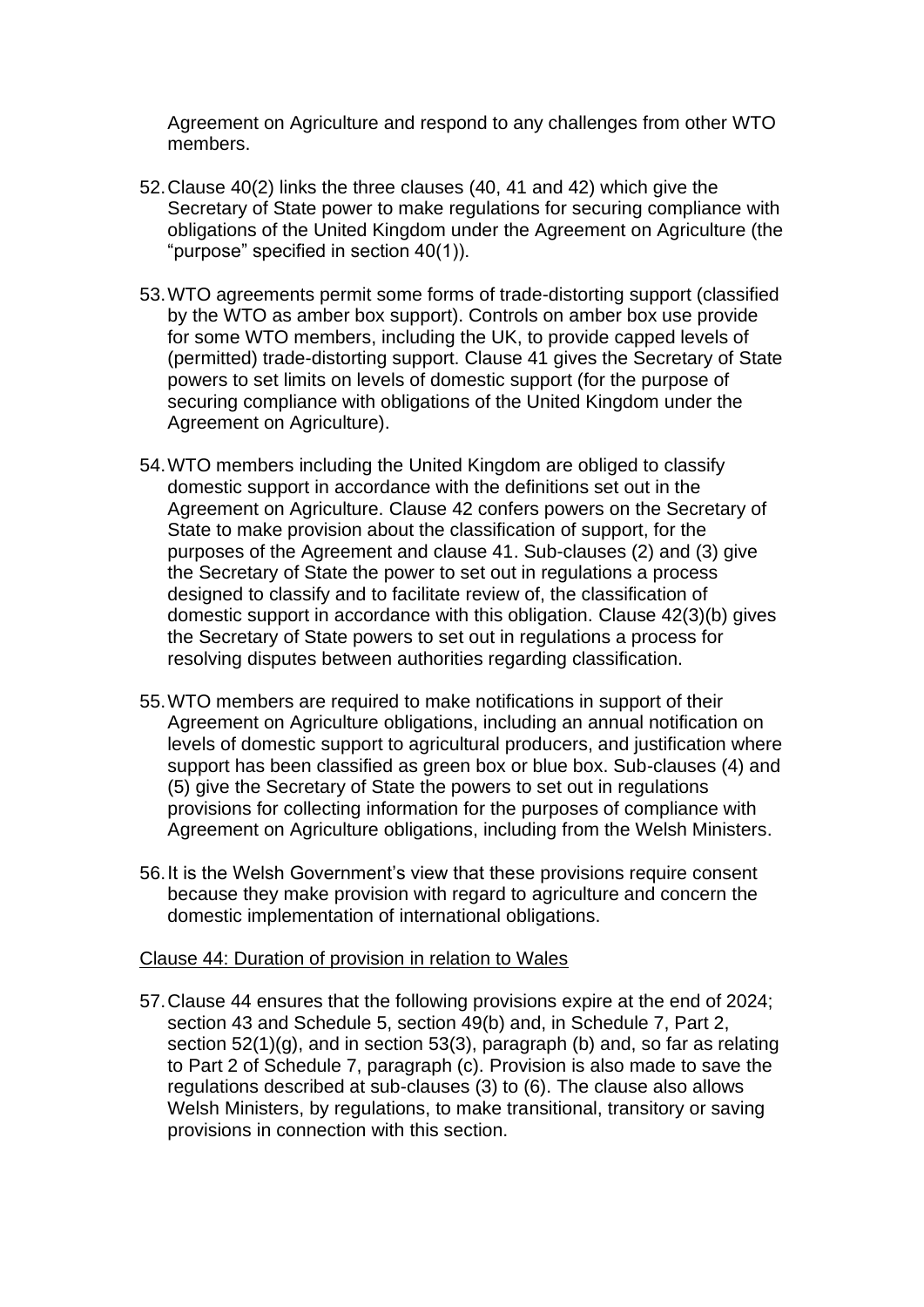58.The provisions that will expire under this provision are all considered to be devolved matters (for the reasons set out in this memorandum). It is the Welsh Government's view that this clause requires consent as it also makes provision with regard to those devolved matters.

### Clause 46: Data protection

- 59.This clause makes clear that any duty or power to disclose information under Parts 1 to 6 of the Bill does not operate to require the disclosure of information which would contravene the data protection legislation. The "data protection legislation" is (from exit day) the GDP Regulation 2016/679 as retained in domestic law (the "GDPR"), the Data Protection Act 2018, regulations made under that Act, and regulations made under section 2(2) of the European Communities Act 1972 as it relates to the EU GDPR or the Law Enforcement Directive 2016/680 (section 3 of the Data Protection Act 2018).
- 60.The GDPR and the Data Protection Act 2018 are concerned with the protection of individuals with regard to the processing of personal data (see, for example, section 2 of the 2018 Act). The "protection of personal data" is a reserved matter (paragraph 170 of Schedule 7A to GoWA). This provision is ancillary, however, to relevant provisions in Parts 1 to 6 as it restates the existing "data protection legislation" as it applies to those provisions. To the extent that the relevant provisions in Parts 1 to 6 are devolved (as considered above) then it is the Welsh Government's view that this clause requires consent because it makes ancillary provision with regard to devolved matters.

## Clauses 47 to 54 (and Schedule 7)

- 61.These clauses makes general and final provision about regulations, including procedures and related matters; interpretation; consequential amendments to the CMO regulation (set out in Schedule 7); powers to make consequential etc. provision by regulation; financial provision; extent; commencement; and the short title of the Bill.
- 62.It is the Welsh Government's view that they each require consent to the extent that they each make provision with regard to provisions in the Bill that are considered to be devolved, as described in this memorandum (save for the short title which is a devolved matter insofar as it makes provision in relation to Wales).

## Schedule 3 and clause 34: Agricultural tenancies

63.Clause 34 introduces Schedule 3 to the Bill. The provisions in Part 1 of Schedule 3 to the Bill make amendments to Parts 2 and 4 of, and Schedules 2, 3 and 6 to, the Agricultural Holdings Act 1986 (the "1986 Act") which include provisions about agricultural tenancies. The provisions in Part 2 of Schedule 3 to the Bill make corresponding amendments to the Agricultural Tenancies Act 1995.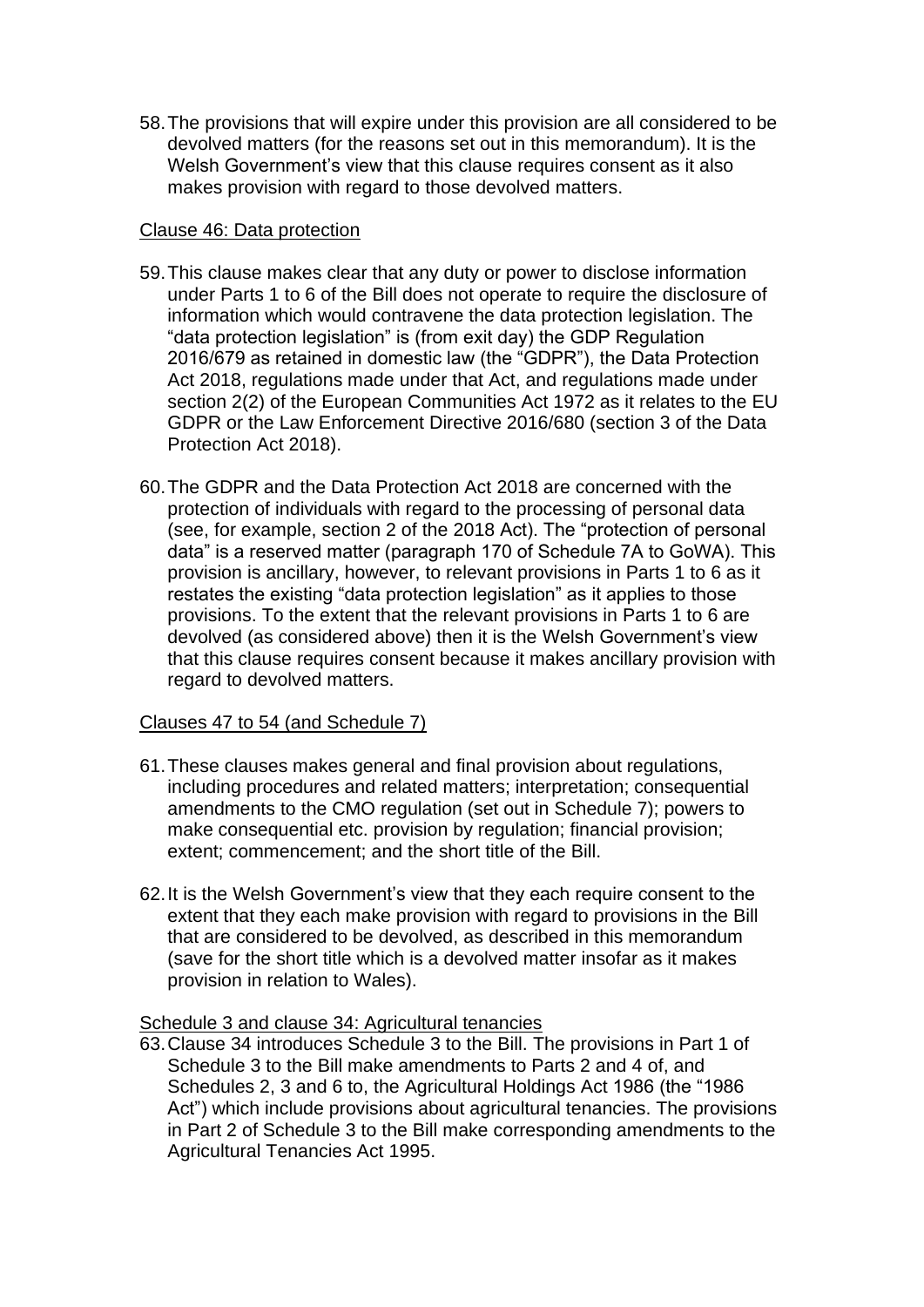- 64.The 1986 Act applies to agricultural tenancies entered into before 1 September 1995 and those tenancies commencing after 1 September 1995, and which are subject to the provisions of section 4(1) of the Agricultural Tenancies Act 1995 and remain governed by the 1986 Act. Agricultural tenancies are subject to regulated rent, have lifetime security of tenure and most granted before 12 July 1984 also carry statutory succession rights for up to two generations of eligible close relatives on death or retirement of the incumbent tenant (except for council farm AHA agreements which do not have statutory succession rights).
- 65.The provisions in Schedule 3 are intended to update and modify provision for agricultural tenancies in the 1986 Act to provide more flexibility, remove barriers to investment and improve the practical operation of the 1986 Act in relation to agricultural tenancies.
- 66.The suite of reforms to the 1986 Act include:
	- i) Amendments to section 12 and Schedule 2 to the 1986 Act which make provision about arbitration or third party determination of rent. The amendments ensure that appointment of third party experts can happen at the same time as the appointment of arbitrators and make provision about consideration of factors relating to improvements to a holding in the arbitration or third party determination of rent;
	- ii) Inserting new section 19A in the 1986 Act which confers a regulation making power on the Welsh Ministers, in relation to Wales, and the Secretary of State, in relation to England, to make provision in regulations for a tenant of an agricultural holding to refer certain requests for landlord's consent or variation of contract terms for arbitration if no agreement has been reached. In relation to Wales, requests which can be referred are limited to those for the purposes of enabling tenants to access financial assistance in exceptional market circumstances and comply with statutory duties.;
	- iii) Amendments to Schedule 3, Case A, updating council farm retirement notice provisions to keep pace with changes to the state pension policy;
	- iv) Amendments to various provisions in the 1986 Act which make provision about succession of tenancies following the death or retirement of a tenant. The amending provisions repeal all provisions in the 1986 Act relating to the commercial unit test, confer power on the Welsh Ministers to make regulations setting criteria which must be considered when determining a person's suitability to become the tenant of a holding, and repeal provisions prescribing the minimum age of a retiring tenant.
	- v) Amendments to sections 12(b), 22(b) and 84(2) of the 1986 Act are updated so that the Central Association of Agricultural Valuers and Agricultural Law Association can offer arbitration appointments services alongside the Royal Institute of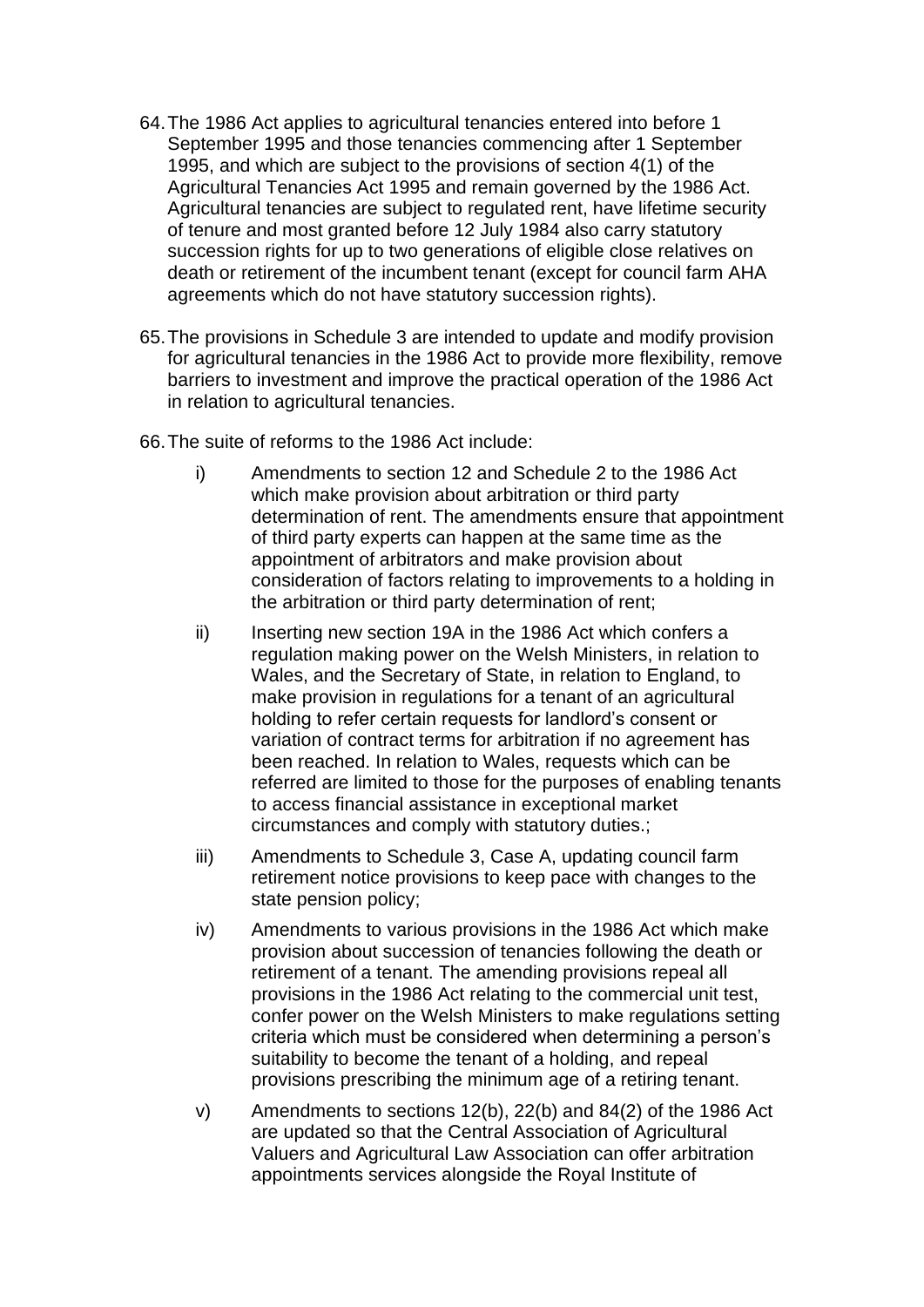Chartered Surveyors. Corresponding changes are made to the Agricultural Tenancies Act 1995 to extend the list of professional authorities that tenants and landlords may apply to for the appointment of an arbitrator to resolve disputes arising under the 1995 Act so that it is the same as those listed in section 84 of the 1986 Act.

67.It is the Welsh Government's view that all of the provisions in Schedule 3 require consent because they make provision with regard to devolved matters (insofar as they relate to Wales), in particular the promotion of agriculture. The purpose of the reforms is to provide more flexibility to the tenant farming sector.

#### Schedule 5 and clause 43

68.Clause 43 of the Bill introduces Schedule 5 of the Bill which makes provision in relation to Wales. The powers set out in that Schedule are time limited and will be replaced by an Agriculture (Wales) Bill to be introduced in the National Assembly for Wales. Schedule 5 covers those powers needed to enable continuity of financial support to farmers and ensure the effective operation of the agricultural sector following the UK's departure from the EU. Similar powers to those described below are conferred on the Secretary of State in respect of England under Parts 1 to 3 and 5 of the Bill. Schedule 5 does not, however, contain any provision to operate or transition to new financial assistance schemes (in the way that Part 1 of the Bill makes such provision in relation to England).

#### Schedule 5, Part 1: Financial support after exiting the EU

- 69.Paragraphs 1-3 of Part 1 of Schedule 5 provide for the payment of Direct Payments in Wales under the basic payment scheme.
- 70.Paragraph 2 provides powers for the Welsh Ministers to make regulations to modify, after exiting the EU, retained EU law relating to the basic payment scheme, and include powers to simplify or improve the basic payment scheme or to terminate greening payments.
- 71.Paragraph 3 provides for the Welsh Ministers to make regulations to continue the basic payments scheme after 2020. This will allow for the basic payment scheme to continue beyond 2020.
- 72.Paragraph 4 enables the Welsh Ministers to make regulations that modify, in relation to Wales, retained direct EU legislation relating to the financing, management and monitoring of the common agricultural policy and subordinate legislation relating to that legislation. That includes Regulation 1306/2013 and retained direct legislation made under that Regulation.
- 73.Paragraph 5 provides the Welsh Ministers with power to make regulations that modify retained direct EU legislation relating to support for rural development and subordinate legislation relating to that legislation. The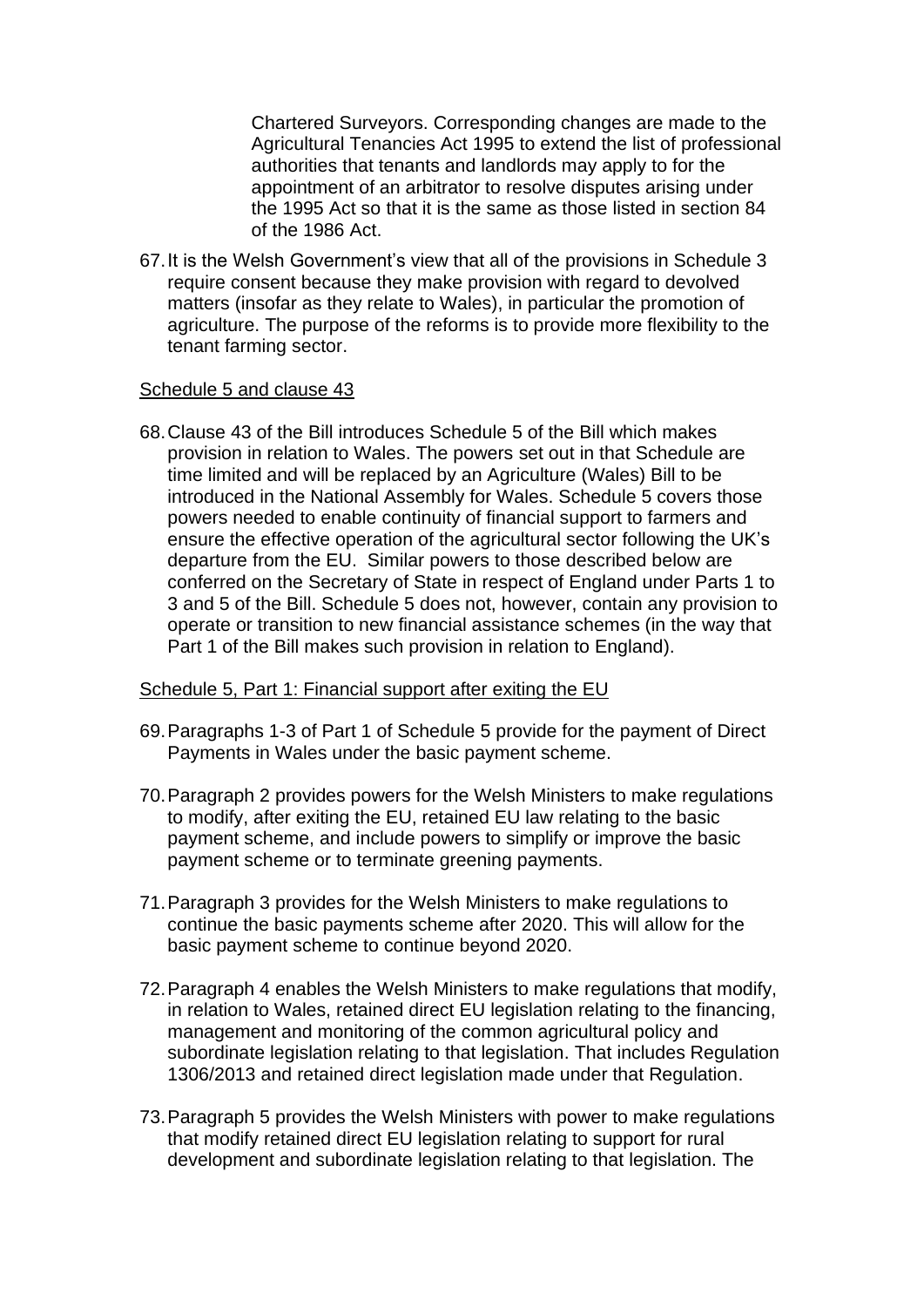power can be used either to repeal that legislation or to simplify or improve the operation of such legislation.

## Schedule 5, Part 2: Intervention in Agricultural Markets

- 74.Part 2 of Schedule 5 enables the Welsh Ministers to make a declaration if the Welsh Ministers consider there are exceptional market conditions (paragraph 6). The Welsh Ministers may then exercise the powers conferred under paragraph 7, during the period specified in the declaration (unless revoked sooner). Under those powers the Welsh Ministers may give, or agree to give, financial assistance to support agricultural producers in Wales whose incomes are being or are likely to be adversely affected by the exceptional market conditions described in the declaration (paragraph 7(2)). The Welsh Ministers may also make such use as they consider appropriate of any available powers under retained direct EU legislation which provides for the operation of public intervention and aid for private storage mechanisms in response to the declaration (paragraph 7(3)).
- 75.The Welsh Ministers may also modify retained direct EU legislation relating to public market intervention or aid for private storage so that the operation of such schemes may be tailored to prevailing domestic circumstances when they are used in a period of exceptional market conditions established under paragraph 6 (paragraph 8(1)).
- 76.The Welsh Ministers may also modify retained direct EU legislation relating to public market intervention or aid for private storage other than in connection with a declaration under paragraph 6, including altering the operation of that legislation and securing that it ceases to have effect in Wales (paragraph 8(2)).

## Schedule 5, Part 3: Collection and sharing of data

- 77.Part 3 makes provision about the collection and sharing of data. In particular, these provisions confer powers on the Welsh Ministers to require a person in, or closely connected with, an agri-supply chain to provide information about any of the person's activities connected with the supply chain so far as the activities are in Wales. These include powers for the Welsh Ministers to require the provision of certain information (paragraph 9(1)), to make regulations to collect information (paragraph 9(2)) and to enforce a requirement to provide information (paragraph  $14(1)$ ).
- 78.The data collected and shared under these provisions can be used for certain purposes specified in paragraph 11 including, for example, to help farmers and producers increase productivity, to help producers to manage risk and market volatility and to support animal and plant health and traceability. The information must be processed in accordance with the requirements set out at paragraph 13.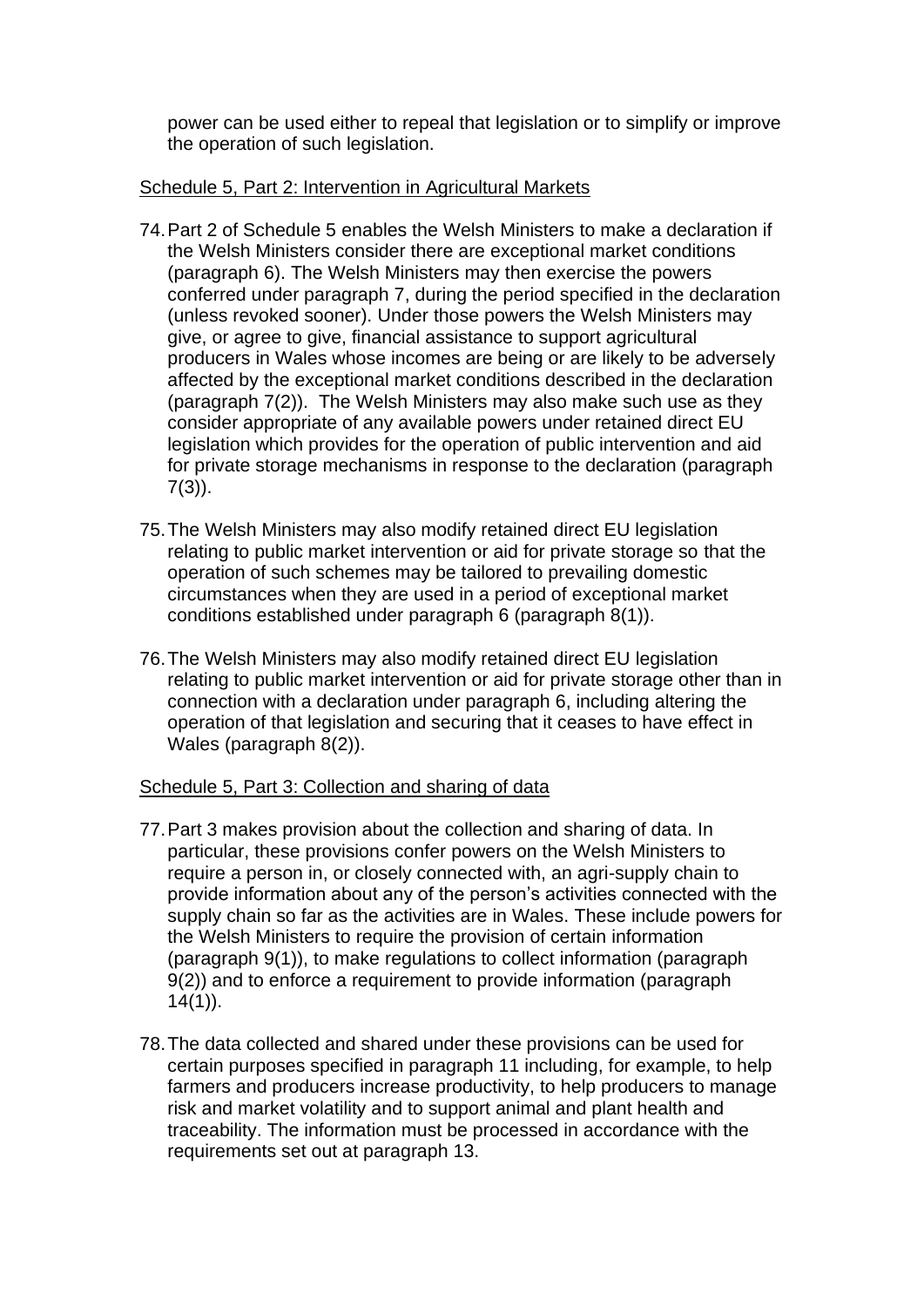79.A duty is placed on the Welsh Ministers to publish a draft requirement before a particular requirement for collection of data is imposed under paragraph 9(1) (paragraph 12(1)).

## Schedule 5, Part 4: Marketing standards and carcass classification

- 80.Part 4 confers powers on the Welsh Ministers by regulations to make provision about the standards which apply to certain products marketed in Wales. This Part also enables the Welsh Ministers by regulations to make provision in respect of carcass classification by slaughterhouses in Wales.
- 81.Paragraph 16 contains the list of agricultural products for which marketing standards may be made. The Welsh Ministers may make regulations to amend the list of products for which marketing standards may be set or altering the description of the listed agricultural products (paragraph 16(3)).

## Schedule 5, Part 5: Data Protection

82. Part 5, which is very similar to clause 46 of the Bill, makes clear that any duty or power to disclose information under Schedule 5 does not operate to require the disclosure of information which would contravene the data protection legislation (as defined in the Data Protection Act 2018, section 3).

#### Conclusions on Schedule 5 (and clause 43) consent

83.It is the Welsh Government's view that consent is required for all of the provisions in Schedule 5 (and clause 43), because they make provision with regard to agriculture, a devolved matter.

#### **Powers to create subordinate legislation**

84.The Annex describes a list of subordinate legislation making powers conferred on the Welsh Ministers. 'Affirmative resolution procedure' and 'negative resolution procedure' are defined in Clause 47(6)(c) and (7)(c) of the Bill respectively as those terms apply to subordinate legislation made by the Welsh Ministers under the Bill.

## **Reasons for making these provisions for Wales in the Agriculture Bill**

85.It remains this government's intention to publish an Agriculture White Paper before the end of this Assembly term which will build on the proposals set out in the Sustainable Farming and Our Land consultation and lay the groundwork for an Agriculture (Wales) Bill to be introduced in the next Assembly term. The detail of the new scheme is dependent on the outcome of policy and operational decisions which cannot be made until analysis of results from both the Green and White Papers have been completed.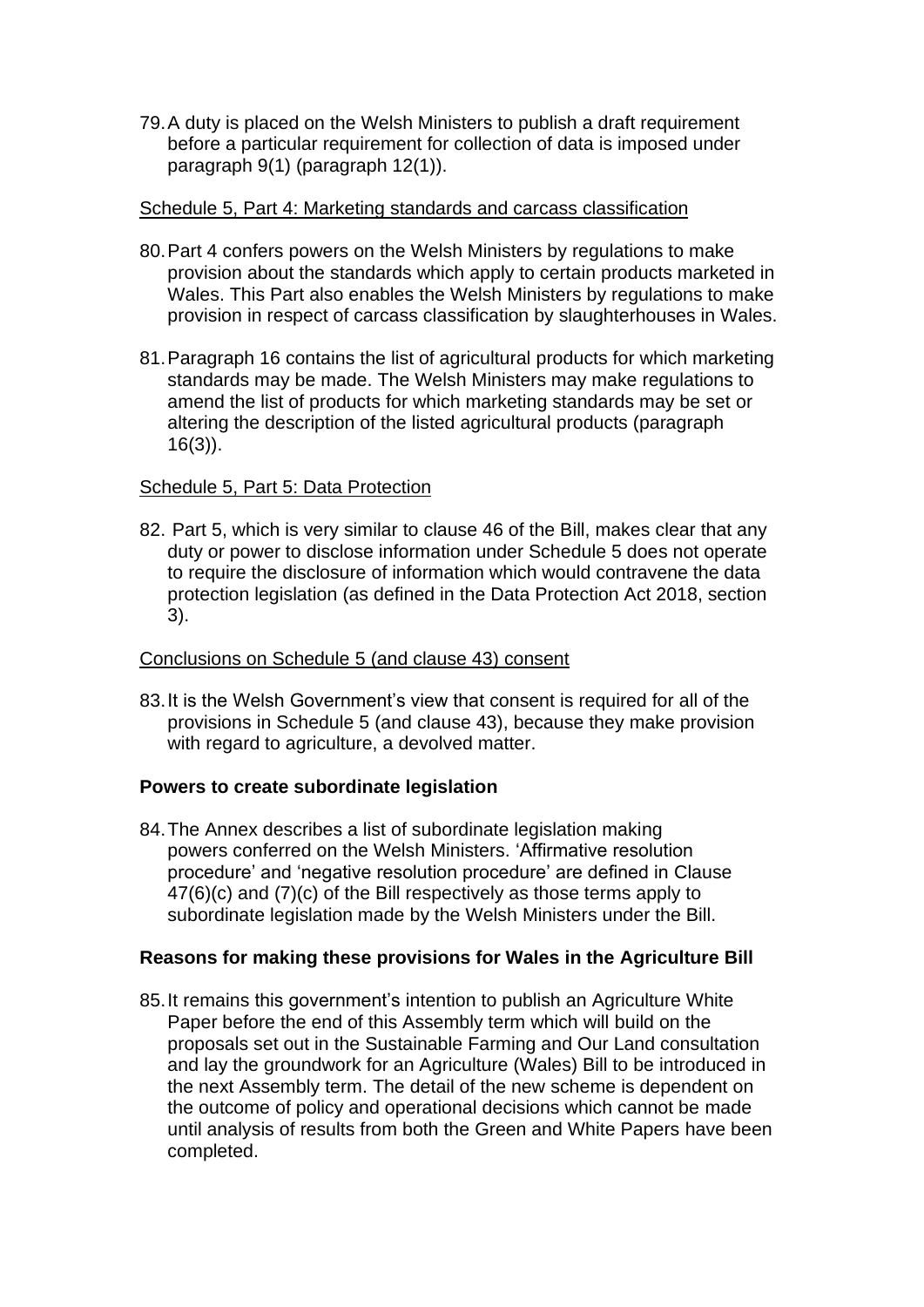- 86.Making these provisions for Wales in the UK Agriculture Bill will enable the continued provision of existing agricultural subsidies beyond 2020, and ensure the effective operation of agricultural markets following the UK's departure from the EU. The powers taken for the Welsh Ministers under Schedule 5 (provision relating to Wales) to this Bill are time limited and intended to be a transitory measure to give the agricultural sector much needed stability in this period of uncertainty.
- 87.The Welsh Government is generally supportive of the Bill as drafted. There remains disagreement between the UK Government and the Welsh Government on whether the WTO clause is wholly reserved. However, a bilateral agreement has been reached to require the UK Government to consult the devolved administrations before bringing forward regulations under this power. An explanation to the terms of the agreement was provided as part of the Supplementary LCM (March 2019) on the previous Agriculture Bill (introduced September 2018).
- 88.There are outstanding concerns regarding the provisions in the Bill for the identification and traceability of animals (clause 32), agricultural tenancies (clause 34 and Schedule 3), and the regulation of organic products (clause 36). Work to resolve these outstanding concerns will continue during the Bill's parliamentary passage and a supplementary Legislative Consent Memorandum will be brought forward at the appropriate time, if required.

### **Financial implications**

89.There are no direct financial implications for the Welsh Government or the Assembly as a result of taking these powers in this Bill.

# **Conclusion**

90.The Welsh Government is of the view it is appropriate to utilise this UK Bill as a vehicle to enable the Welsh Government to continue providing financial support to farmers in Wales after 2020, and to ensure the effective operation of agricultural markets in Wales and across the UK following the UK's departure from the EU. Certain time-limited powers provided for by this Bill will be used until an Agriculture (Wales) Bill is introduced in the Assembly.

**Lesley Griffiths AM Minister for Energy, Environment and Rural Affairs February 2020**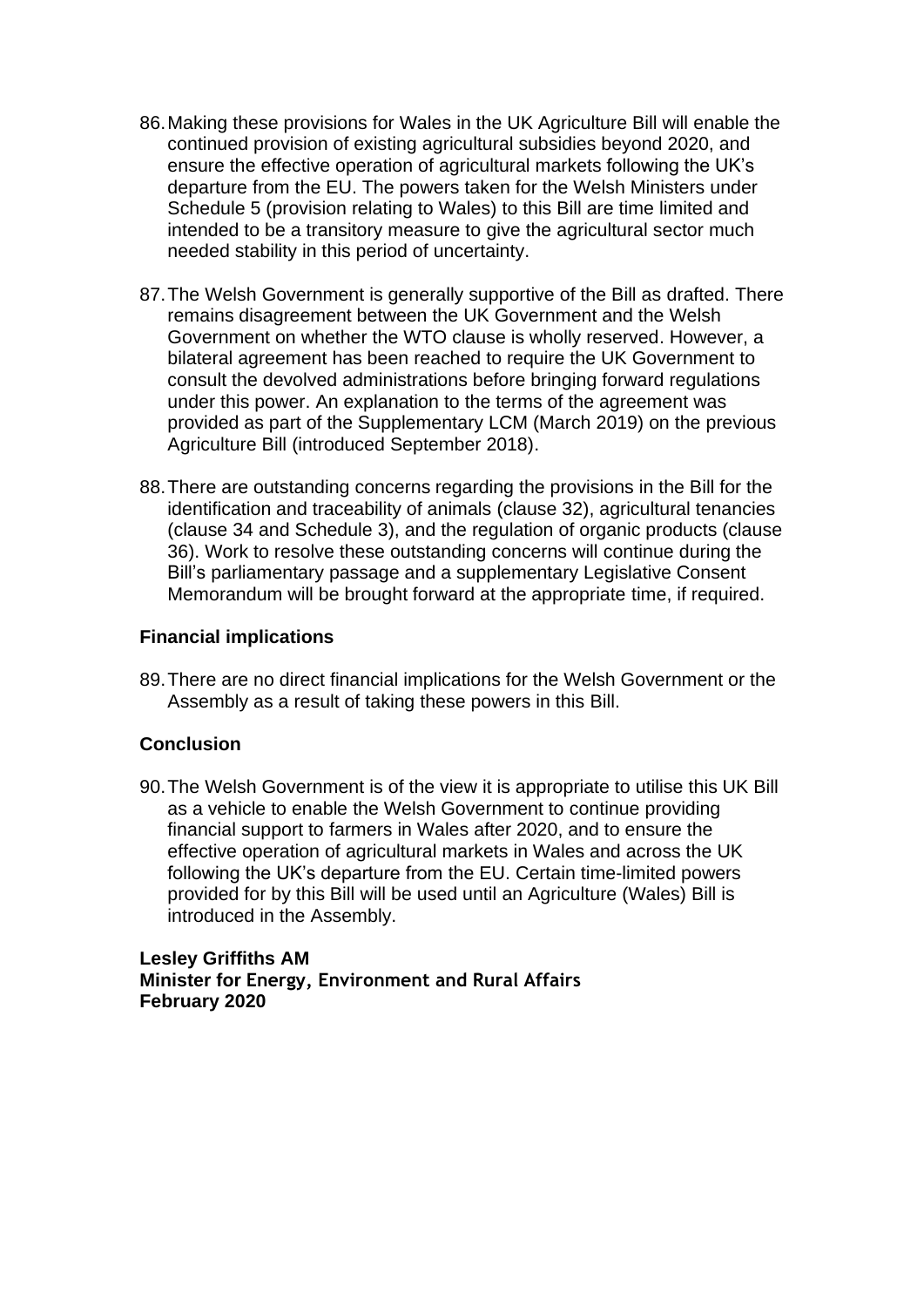### **Annex**

# **LEGISLATIVE CONSENT MEMORANDUM: AGRICULTURE BILL 2020 – PROVISIONS WHICH CONTAIN POWERS FOR WELSH MINISTERS TO MAKE SUBORDINATE LEGISLATION**

| <b>Bill provision</b>              | <b>Description of Power</b>                                                                                                                                                                                                                                                                                                                                                                                                                                                                                                                                                | Legislative procedure                                                                                                                                                                                                                                                                                                                                                                                                                                                                                                                                                                                                                                                                                                                  |
|------------------------------------|----------------------------------------------------------------------------------------------------------------------------------------------------------------------------------------------------------------------------------------------------------------------------------------------------------------------------------------------------------------------------------------------------------------------------------------------------------------------------------------------------------------------------------------------------------------------------|----------------------------------------------------------------------------------------------------------------------------------------------------------------------------------------------------------------------------------------------------------------------------------------------------------------------------------------------------------------------------------------------------------------------------------------------------------------------------------------------------------------------------------------------------------------------------------------------------------------------------------------------------------------------------------------------------------------------------------------|
| 31 (fertilisers)                   | Clause 31(4) amends section 74A of the<br>Agriculture Act 1970 and allows for<br>regulations made by the Welsh Ministers in<br>relation to Wales (and the Secretary of<br>State, Scottish Ministers and a Northern<br>Ireland Department in respect of other parts<br>of the UK) to set out an assessment,<br>monitoring and enforcement regime for<br>ensuring the compliance of fertilisers with<br>composition, content and function<br>requirements and for mitigating other risks<br>to human, animal or plant health or the<br>environment presented by fertilisers. | The first regulations made<br>by the Welsh Ministers<br>under section 74A(1A) to<br>(1E) of the Agriculture Act<br>1970 are subject to the<br>affirmative resolution<br>procedure. Subsequent<br>regulations made by the<br>Welsh Ministers, under<br>section 74A(1A)(b)<br>(conferring on a public<br>authority functions relating<br>to market surveillance and<br>regulation) or $(1E)(a)(i)$ or<br>(ii) (amending and<br>repealing retained EU law<br>relating to fertilisers) are<br>also subject to the<br>affirmative resolution<br>procedure (clause 31(5),<br>amending section 84 of the<br>Agriculture Act 1970).<br>Otherwise the negative<br>resolution procedure<br>applies (see section 84(2),<br>Agriculture Act 1970). |
| 33 (red meat<br>levy)              | Powers for the Welsh Ministers (acting<br>jointly with the Secretary of State and/or the<br>Scottish Ministers) to make a scheme to<br>make provision for amounts of red meat<br>levy collected by the levy body for one<br>country in Great Britain to be paid to the<br>levy body for another such country.                                                                                                                                                                                                                                                              | No procedure                                                                                                                                                                                                                                                                                                                                                                                                                                                                                                                                                                                                                                                                                                                           |
| 36 and 37<br>(organic<br>products) | Powers for the Welsh Ministers in respect<br>of the certification of organic products and<br>import and export controls (if and to the<br>extent that provision made by the<br>regulations would be within the legislative<br>competence of the National Assembly for<br>Wales if contained in an Act of that<br>Assembly (ignoring any requirement for the<br>consent of any person) (clause $37(1)(c)$ ).                                                                                                                                                                | Affirmative resolution<br>procedure<br>$where -$<br>(a) the regulations are<br>made under section 36(1)<br>and contain provision<br>referred to in section 36(3),<br>or<br>(b) the regulations are<br>made under subsection<br>$(1)$ , $(5)$ or $(7)$ of section 36<br>and they are the first<br>regulations to be made<br>under that subsection by<br>the authority making them.<br>Otherwise, regulations<br>under clause 36 are<br>subject to negative                                                                                                                                                                                                                                                                              |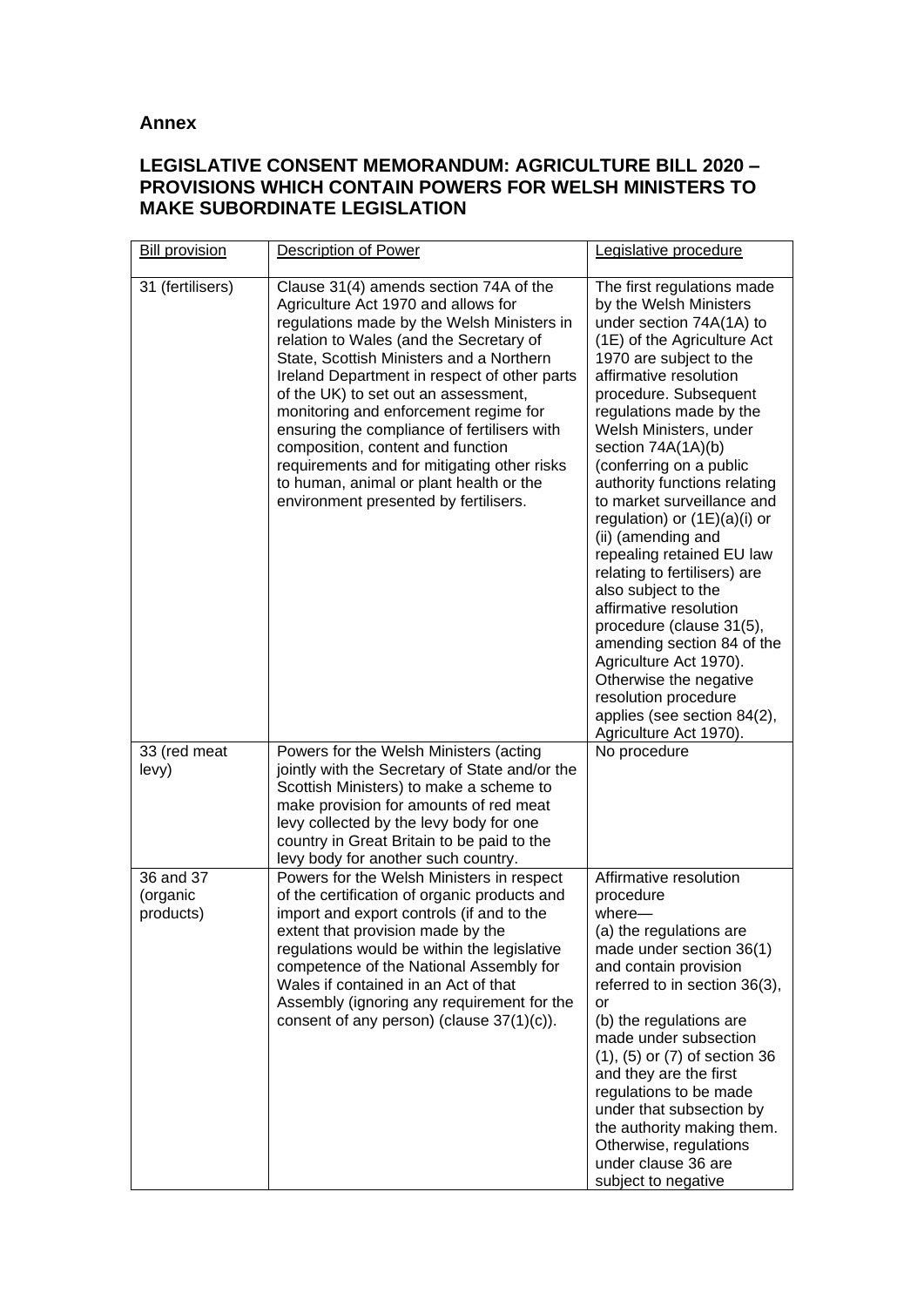|                                                          |                                                                                                                                                                                                                                                                                                                                                                                                                                       | resolution procedure<br>(unless section 47(5)<br>applies, in which case<br>affirmative resolution                                                                                                                                                                                                     |
|----------------------------------------------------------|---------------------------------------------------------------------------------------------------------------------------------------------------------------------------------------------------------------------------------------------------------------------------------------------------------------------------------------------------------------------------------------------------------------------------------------|-------------------------------------------------------------------------------------------------------------------------------------------------------------------------------------------------------------------------------------------------------------------------------------------------------|
| 44 (duration of<br>provision in<br>relation to<br>Wales) | Powers for the Welsh Ministers to make<br>transitional, transitory or saving provision in<br>connection with this section.                                                                                                                                                                                                                                                                                                            | procedure).<br>Regulations under this<br>clause which contain<br>provision modifying<br>primary legislation (with or<br>without other provision) are<br>subject to affirmative<br>resolution procedure.<br>Other regulations under<br>this clause are subject to<br>negative resolution<br>procedure. |
| 50(1)<br>(consequential<br>etc. provision)               | The appropriate authority may by<br>regulations make supplementary, incidental<br>or consequential provision in connection<br>with any provision of this Act.<br>The Welsh Ministers are the appropriate<br>authority, for provision in connection with-<br>(i) clause 43 and Schedule 5,<br>(ii) clause 44, and<br>(iii) clause 49 and Schedule 7 so far as they<br>apply in relation to Wales.                                      | Regulations under section<br>50(1) which contain<br>provision modifying<br>primary legislation (with or<br>without other provision) are<br>subject to affirmative<br>resolution procedure.<br>Other regulations under<br>subsection (1) are subject<br>to negative resolution<br>procedure.           |
| 50(5)<br>(consequential<br>etc. provision)               | The appropriate authority may by<br>regulations make transitional, transitory or<br>saving provision in connection with the<br>coming into force of any provision of the<br>Act.<br>The Welsh Ministers are the appropriate<br>authority, for provision in connection with-<br>(i) clause 43 and Schedule 5,<br>(ii) clause 44, and<br>(iii) clause 49 and Schedule 7 so far as they<br>apply in relation to Wales.                   | No procedure                                                                                                                                                                                                                                                                                          |
| 53(3)<br>(commencement)                                  | Powers for the Welsh Ministers<br>by regulations made by statutory instrument<br>to appoint-<br>(a) so far as relating to Wales-<br>(i) paragraphs 10 to 18 of Schedule 3, and<br>(ii) section 34 so far as relating to those<br>paragraphs,<br>(b) Parts 2 and 4 of Schedule 5, and<br>section 43 so far as relating to those Parts,<br>and<br>(c) Parts 2 and 4 of Schedule 7, and<br>section 49 so far as relating to those Parts. | No procedure                                                                                                                                                                                                                                                                                          |
| Schedule 3, para<br>6(7)                                 | Powers for the Welsh Ministers by<br>regulations made in a statutory instrument<br>to amend section 84 of the Agricultural<br>Holdings Act 1986 so as to-<br>a) include a person in, or remove a person<br>from, the definition of "professional<br>authority";<br>b) reflect changes in the name or internal<br>organisation of any body mentioned in that                                                                           | Negative procedure                                                                                                                                                                                                                                                                                    |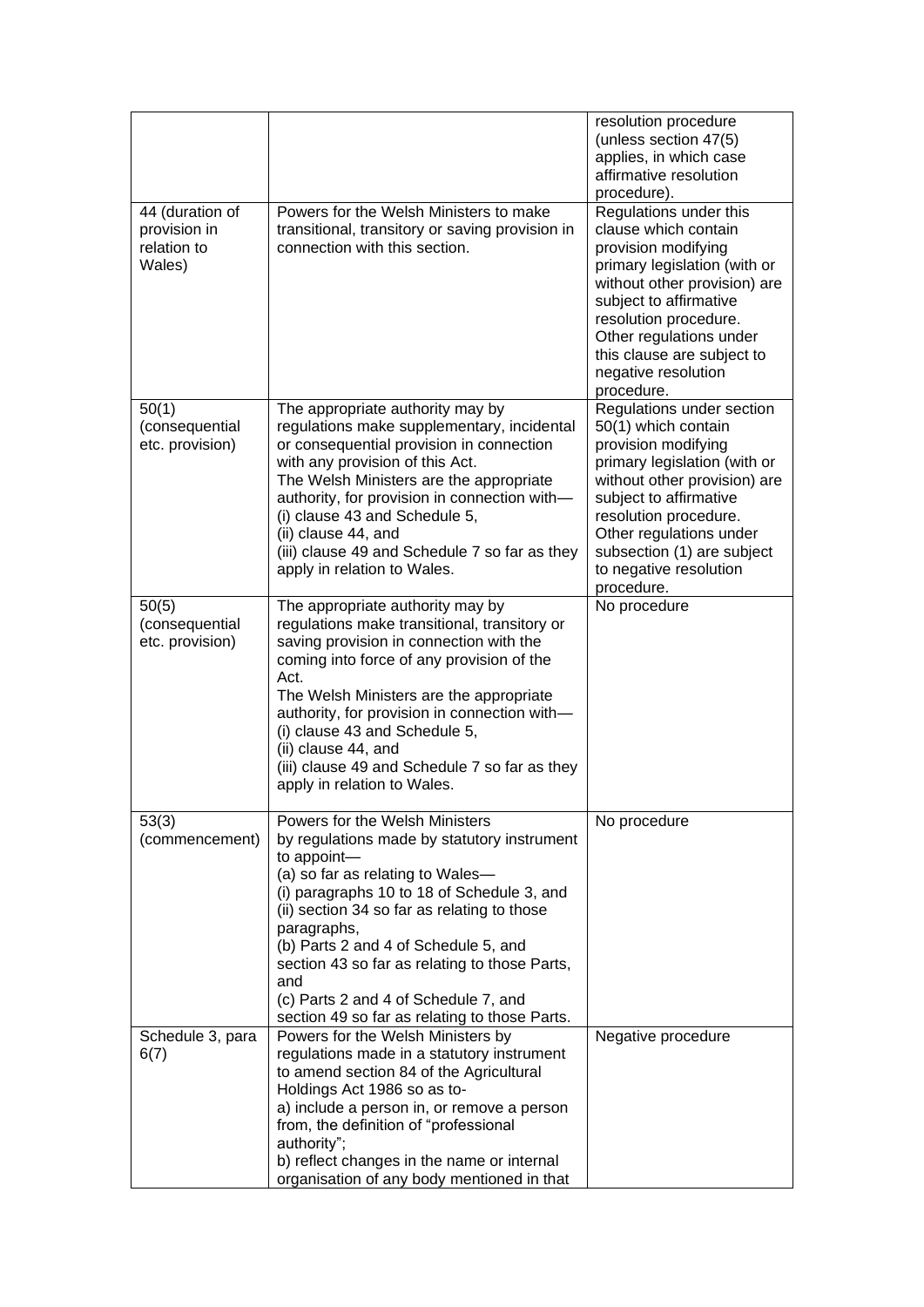|                        | definition.                                                                                                                                                                                                                                                                                                                                                                                                                                                                                              |                                                                                                                         |
|------------------------|----------------------------------------------------------------------------------------------------------------------------------------------------------------------------------------------------------------------------------------------------------------------------------------------------------------------------------------------------------------------------------------------------------------------------------------------------------------------------------------------------------|-------------------------------------------------------------------------------------------------------------------------|
| Schedule 3, para<br>7  | Powers for the Welsh Ministers by<br>regulations to make provision for the tenant<br>of an agricultural holding to refer for<br>arbitration requests made by the tenant for<br>landlord's consent or variation of terms                                                                                                                                                                                                                                                                                  | Negative procedure                                                                                                      |
| Schedule 3, para<br>17 | Paragraph 17 amends section 39(8) of the<br>Agricultural Holdings Act 1986 to confer a<br>power on the Welsh Ministers, in relation to<br>Wales, to make regulations specifying the<br>criteria that must be considered when<br>determining a person's suitability to<br>become a tenant of the holding.                                                                                                                                                                                                 | Negative procedure                                                                                                      |
| Sch 5, para 2(1)       | Powers for the Welsh Ministers to modify<br>legislation governing the basic payment<br>scheme                                                                                                                                                                                                                                                                                                                                                                                                            | Negative resolution<br>procedure (unless clause<br>47(5) applies, in which<br>case affirmative resolution<br>procedure) |
| Sch 5, para 3(1)       | Powers for the Welsh Ministers to provide<br>for the continuation of the basic payment<br>scheme beyond 2020, including power to<br>provide for the direct payments ceiling for<br>Wales to be made by Welsh Ministers                                                                                                                                                                                                                                                                                   | Affirmative resolution<br>procedure                                                                                     |
| Sch 5, para 4(1)       | Powers for the Welsh Ministers by<br>regulations to modify retained direct EU<br>legislation relating to the financing,<br>management and monitoring of the<br>common agricultural policy and subordinate<br>legislation relating to that legislation.                                                                                                                                                                                                                                                   | Negative resolution<br>procedure (unless clause<br>47(5) applies, in which<br>case affirmative resolution<br>procedure) |
| Sch 5, para 5(1)       | Powers for the Welsh Ministers by<br>regulations to modify retained direct EU<br>legislation relating to support for rural<br>development and subordinate legislation<br>relating to that legislation.                                                                                                                                                                                                                                                                                                   | Negative resolution<br>procedure (unless clause<br>47(5) applies, in which<br>case affirmative resolution<br>procedure) |
| Sch 5, para 8(1)       | Powers for the Welsh Ministers by<br>regulations to modify retained direct EU<br>legislation relating to public market<br>intervention or aid for private storage for the<br>purposes of altering the operation of<br>provisions of such legislation, so far as they<br>have effect in relation to Wales in<br>connection with exceptional market<br>conditions which are the subject of a<br>declaration under paragraph 6 of Schedule<br>5 (declaration relating to exceptional market<br>conditions). | Negative resolution<br>procedure (unless clause<br>47(5) applies, in which<br>case affirmative resolution<br>procedure) |
| Sch 5, para 8(2)       | Powers for the Welsh Ministers by<br>regulations to modify retained direct EU<br>legislation relating to public market<br>intervention or aid for private storage for<br>specified purposes                                                                                                                                                                                                                                                                                                              | Negative resolution<br>procedure (unless clause<br>47(5) applies, in which<br>case affirmative resolution<br>procedure) |
| Sch 5, para 9(2)       | Powers for the Welsh Ministers to make<br>regulations requiring persons in or closely<br>connected with an agri-food supply chain to<br>provide information about matters<br>connected with any of the person's<br>activities connected with the supply chain<br>so far as the activities are in Wales.                                                                                                                                                                                                  | Affirmative resolution<br>procedure                                                                                     |
| Sch 5, para 14(1)      | Powers for the Welsh Ministers to make<br>provision for enforcement of a requirement                                                                                                                                                                                                                                                                                                                                                                                                                     | Affirmative resolution<br>procedure                                                                                     |